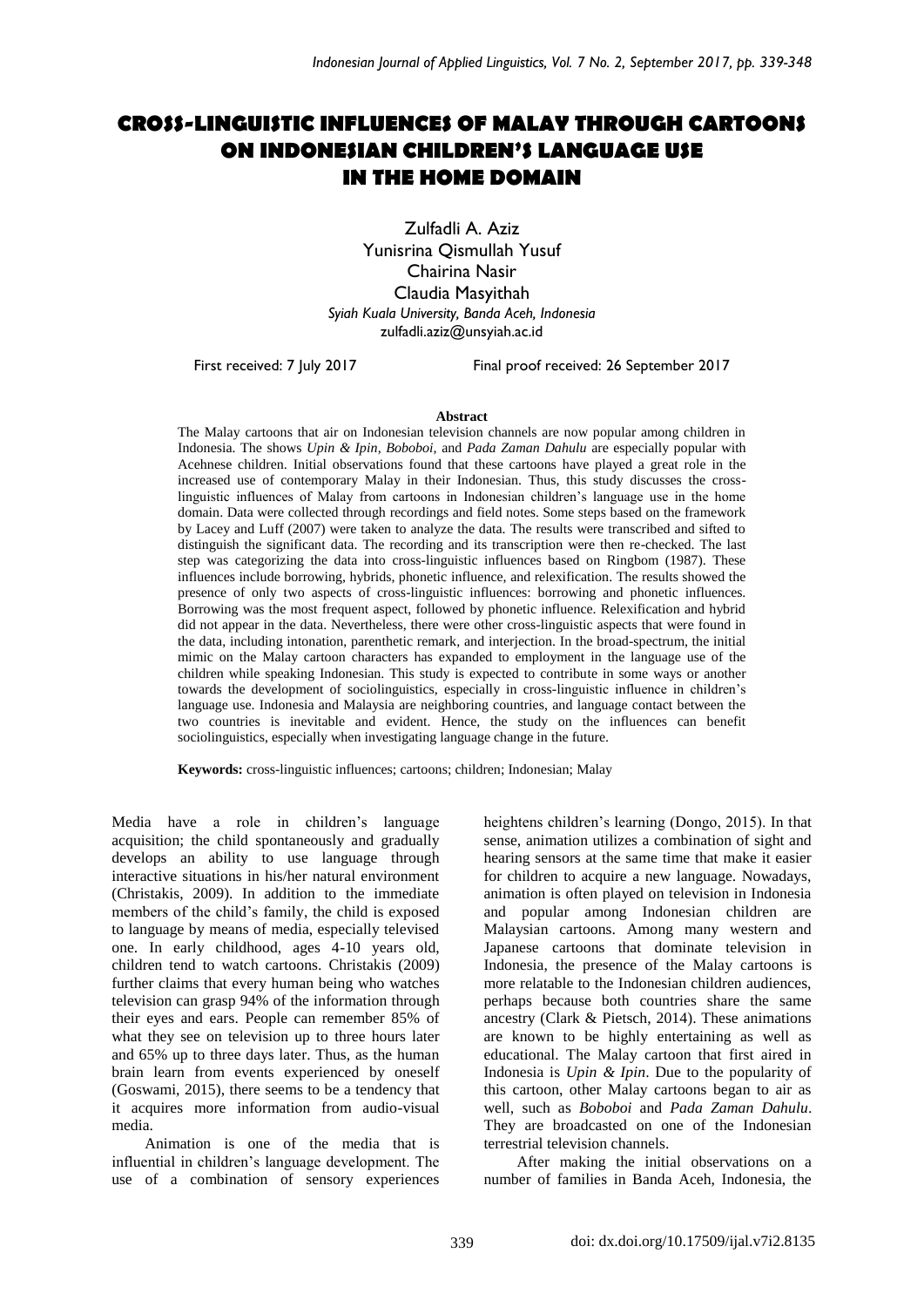researchers found that some Acehnese children today who are immense fans of the Malay cartoons and use the Malay language in their daily conversations. They mimic the language style performed by their favorite characters while talking to their siblings or parents. They speak as if they are the characters in the cartoons and often employ catchphrases such as *"betul, betul, betul"*, *"dua singgit lah"*, or *"selamat pagi cikgu"*. The Malay cartoons leave lasting effects on these children not only in the matter of knowledge and entertainment, but also on their daily language use with their peers and families. The daily frequency of watching these cartoons help the children memorize dialogues, and further their Malaysian vocabulary in their conversations at home. They also pronounced the words in the Malay language and used its language expressions. Even though their parents do not speak Malay at home, they still produced questions and statements using the Malay language. In view of that, the researchers are interested in studying this phenomenon and the cross-linguistic aspects that influence these children's language use, especially in the home domain.

Motivated by the aforementioned findings, the current study attempted to investigate the crosslinguistic influences of Malay from cartoons on the Indonesian children's language use, especially at home. A number of studies have been conducted on the cross linguistic influences from one language to another on the learners in the classroom or learning contexts (Cenoz, 2003; Chondrogianni, Vasić, Marinis & Blom, 2015; Ilomaki, 2005). Nevertheless, no studies have investigated the cross linguistic influences of Malay cartoons on the Indonesian spoken by children in the home domain. And so, this research intends to fill that gap. The result of this study can be used as additional information and resources for related sociolinguistics studies in cross-linguistic influences among different language speakers. Since Indonesia and Malaysia are neighboring countries and the phenomena of language contact between the two countries are inevitably evident, the study intends to benefit sociolinguistics especially in investigating future language evolution.

## **Cross-linguistic Influence**

The terms *cross-linguistic influence* and *language transfer* have been used interchangeably to refer to the "practice which assumes that some kind of influence is essential to the phenomenon of 'transfer'" (Odlin, 2005, p. 3). Several expressions can be used to refer to cross-linguistic influence, such as language transfer, linguistic interference, the role of the mother tongue, native language influence, and language mixing (Odlin, 2005; Ilomaki, 2005). In second language acquisition, it is noticeable that some transfer occurs in the process between the first and second language. Thus, the

amount and type of transfer diverge according to several factors (Ilomaki, 2005). Early investigations on cross-linguistic influence focused on language change arising from contexts of language contact, e.g. the existence of language mixing, code switching, and the emergence of pidgins and creoles as a result of communications between two or more speech communities (Sankoff, 2001). The interplay between earlier and later acquired languages is termed by Sharwood Smith and Kellerman (1986) as cross-linguistic influence.

Cross-linguistic influence embraces phenomena such as transfer, interference, avoidance, borrowing, and second language related aspects (Chapetón, 2011). Studies of cross-linguistic influence in second language acquisition (or SLA) have been conducted at all the linguistic levels such as phonological, lexical, syntactical, and semantic. For the purpose of this paper, the researchers concentrate on the lexical levels only.

### **Cross-linguistic Influence on the Lexicon**

The cross-linguistic influence on the lexicon, or vocabulary of a speaker, is more noticeable than the influence on grammar. The first language is a factor in learning the second language vocabulary, and closely related languages often share much more cognate vocabulary with one another than distant languages (Ilomaki, 2005). Many studies have shown that non-native language influence is more common and frequent at the lexical level. In terms of linguistic transfer at the lexical level, Ringbom (1987) proposes a framework of explicit crosslinguistic lexical influence in production that includes borrowing, semantic extension, cognate, hybrid, blend, and relexification. According to Ringbom (1987), borrowing covers hybrids, blends, relexifications and complete language shift. However, an item is taken to the target language production in an unmodified form in language shift. Thus, hybrids, blends, and relexifications occur when an item is modified morphologically or phonologically to a target language-like norm.

## *Borrowing*

Borrowing or lexical borrowing is when terms or words from one language are taken and used in another language. The words from the source language are usually inserted into the target language without being adapted to the target language's morpho-syntactic and/or phonological rules (Llach, 2010). Myers-Scotton (2006, p. 211) refers to lexical borrowing as "incorporating words from one language (the donor language) in another (the recipient language)" which occurs mostly in one direction from the language which is regarded as more prestigious to the less prestigious. An effective form of borrowing is direct borrowing from another language as the result of contacts with the people of another country or with their literature.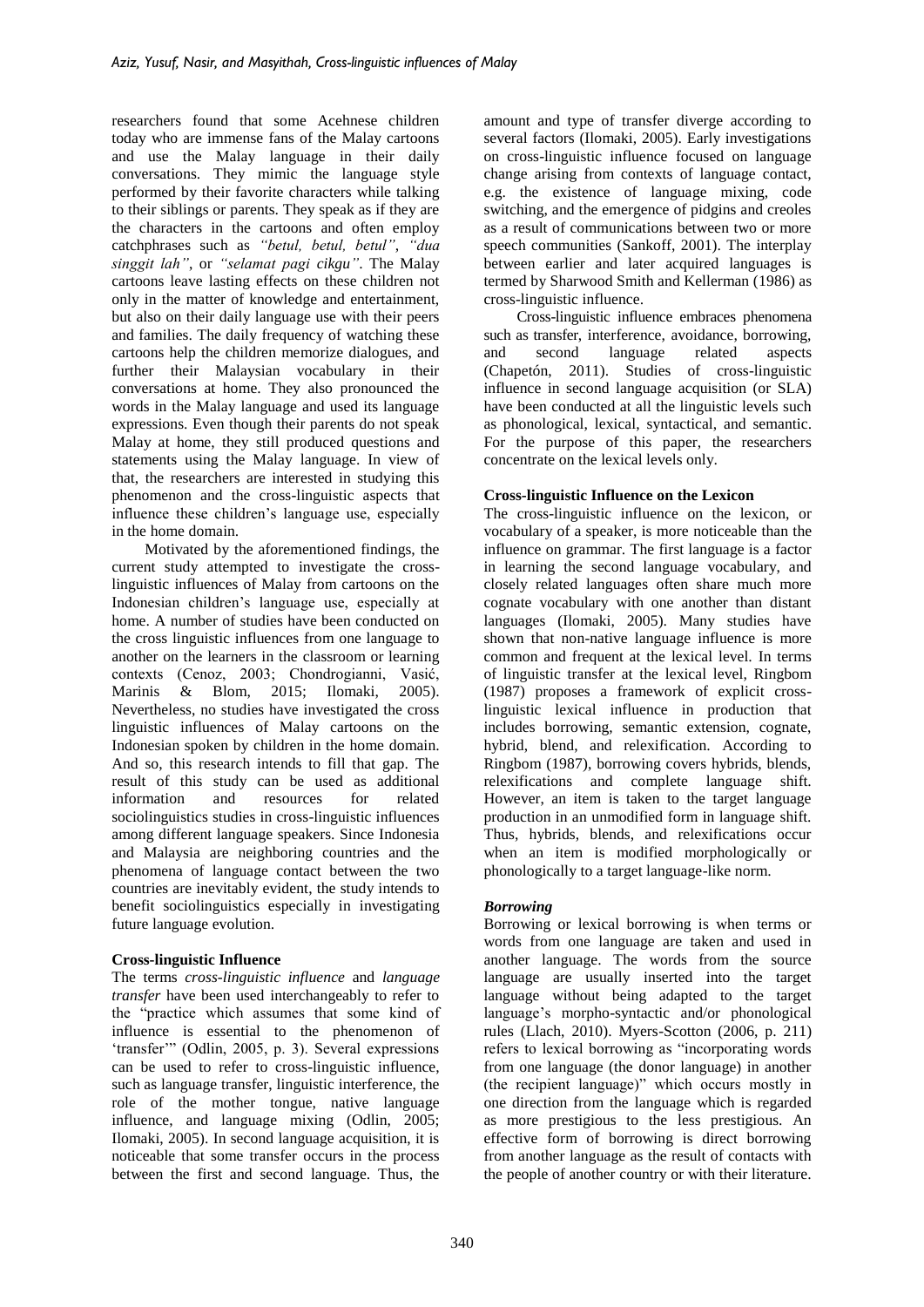However, a word may also be borrowed indirectly not from the source language, but through another language (Sankoff, 2001). The amount and character of borrowings depend on many factors: on the historical conditions, on the nature and length of the contacts and on the genetic and structural proximity of the languages concerned. The closer the language, the deeper and more versatile the influence.

According to Ringbom (1987), borrowing happens when the search for a lexical item activates a word in the first language or previously acquired non-native language, and this item is taken over into the second language in an unmodified form. Examples of English borrowing words from French include: *ballet*, *garage*, and *champagne*. Indonesian words have also been borrowed into English, for example: *bamboo*, *orangutan* and *amok*. Other cases of Indonesia borrowed words from Arabic are: *akhlak*, *kursi*, *halal*, *haram*, *lisan* and many others.

## *Relexification*

Relexification is when words have been phonologically modified to make them more like the target language (Ilomaki, 2005). It is a mechanism of language change by which one language changes much of or the entirety of its lexicon, including basic vocabulary, with the lexicon of another language, without drastically changing the grammar of the relexified language (Matthews, 2007). The term is mainly used to describe pidgins, creoles, and mixed languages.

Relexification is not identical with lexical borrowing, where the language only completed basic vocabulary with words borrowed from another language. Trask (2007, pp. 60-61) says that relexification has been used to refer to the concept that "all creoles were descended from a single ancestral creole by massive vocabulary replacement". Thus, relexification is a mental process that constructs new words by copying words of an already established lexicon and substituting their phonological representations with representations drawn from another language (Lefebvre, 2004). An example of relexification from Lefebvre (2004, p. 64) is the Haitian verb *bezwen* 'to need,' which takes its phonological representation from the French noun *besoin* 'need'.

## *Hybrids*

Hybrids are forms that consist of morphemes from different languages (Crystal, 2008). An example of a hybrid is, as provided by Crystal (2008, p. 232), "mono-lingual", which has a Greek prefix and a Latin root. Other examples of hybrid words were given by Ilomaki (2005) such as *swimmen*. *Swimmen* is derived from the English word *swimming,* but here the English *–ing* ending has been replaced by a German ending *–en*.

## *Phonetic Influence*

Errors in the production of sound systems produced by foreign language learners usually occur due to different pronunciation in their first and second languages. Ringbom (1987) says that learners may mispronounce a word because it is greatly influenced by the way it is spelled, or misspell it being influenced by the way it is pronounced. Learners of a second language tend to assimilate some phonemes into their first language phonemic categories (Pallier, Colome & Sebastian-Galles, 2001) which result in difficulties in producing the native-like pronunciation (Fan & Yongbing, 2014). Indonesian and Malay can be said to have the same root. These languages have been found to originate from the same language called proto-Melayu. It was the language spoken by the people who lived on the coastal plains of east and southeast Sumatra and offshore islands (Kwary & Jalaluddin, 2015).

Throughout history, influences of different colonial languages took place; Dutch in the case of Indonesia and English in the case of Malaysia (Yusuf, 2013). Hence, it would be obvious that these two languages today would still have many words that only slightly differ in pronunciation. For example the Malay words pronounced *kenape* [kənapə] and *tak ade* [tak adə] today by Malaysians are pronounced kenapa [kənapa] and tak ada [tak ada] in Indonesian.

### **The Influence of Television on Children's Language Development**

Krcmar, Grela, and Lin (2007) and Roseberry, Hirsh-Pasek, and Golinkoff (2009) see that children could effectively learn vocabulary from a video if it is associated with live social interactions. They also conclude that toddlers could also learn new vocabulary from the video alone. Consequently, Roseberry, Hirsh-Pasek, and Golinkoff (2009) conducted three studies to examine the influence of video on children's language development. Their sample consisted of 96 children (30 to 42 months old). They investigated whether these children learned vocabulary from video and social interactions together. The study further examined whether children can learn vocabulary from the video alone and finally looked at whether live social interaction had the same power of influence when the experimenter appeared on the TV screen as in person. Their study found that older children could learn vocabulary from TV alone, whereas younger children can learn vocabulary only when supported by social interaction.

Apparently, exposure to language on TV can lead to the development of passive vocabulary while interaction can turn that into active vocabulary (Al-Harbi, 2015). Linebarger and Vaala (2010) have investigated how screen media affects children's language development by observing the abilities of infants and toddlers when exposed to screen media.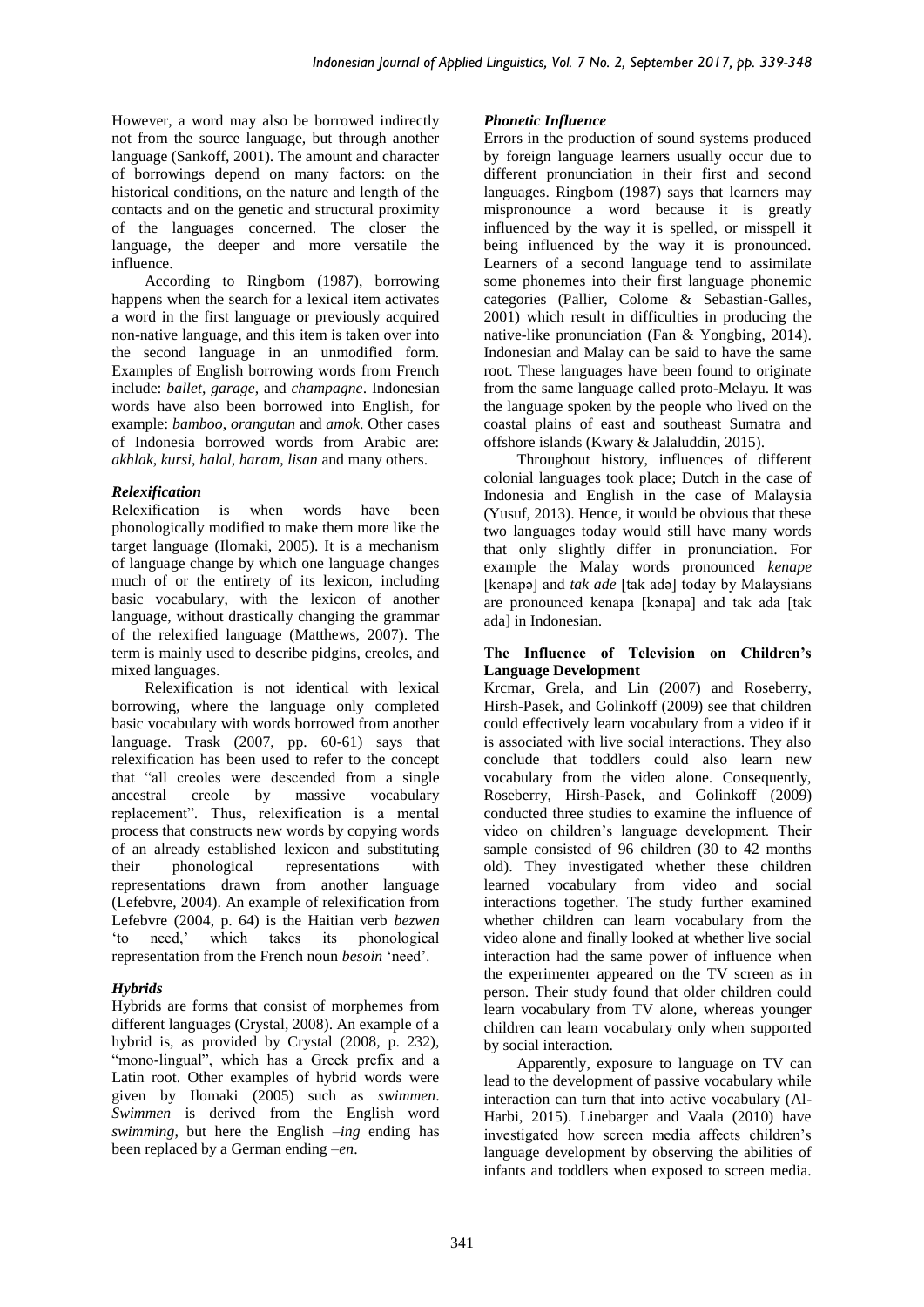They focused on three factors: attributes of the child, characteristics of screen media stimuli, and the varied environmental context surrounding the child's display media used. They found that media has an effect if the child can recognize the content. Linebarger and Piotrowski (2009) also found in their study that children's exposure to children's TV programs helps children develop and improve their narrative skills and a sense of chronology in retelling a story.

### **Previous Studies on Cross-linguistic Influence**

There are many studies conducted experts, which concerns cross-linguistic influence on second language acquisition. Among them is Cenoz (2003). His research looked into the influence of the first and second languages towards third language acquisition of 20 students in the fourth and sixth year of primary school in Basque Country (Spain). These students were bilinguals in Basque and Spanish, and were receiving English instructions in their school. In the study, the children were to tell the wordless picture story entitled, 'Frog, where are you?' in English. He noted all cases of interactional strategies, code switching and transfers of cross linguistics influences during the activity. These cases were then analyzed to examine the development of cross-linguistic influence on their English. The results of the study showed that the three languages were activated during the students' activity, i.e. their multilingual mental lexicon. Factors such as linguistic typology (Spanish is typologically closer to English compared to Basque), general sociolinguistic context (Spanish is the majority language spoken in their area of residence) and individual differences play important roles in the children's cross-linguistic influences of their English use. Furthermore, cross-linguistic influence is more frequent after two more years of instruction, in this case, towards the  $6<sup>th</sup>$  graders compared to the  $4<sup>th</sup>$  graders.

Ilomaki (2005) further studied the crosslinguistic influence on Finnish-speaking and Englishspeaking learners of German. The research aimed to address some issues in second language acquisition on cross-linguistic influence, the varying factors that affect the acquisition process, the learner's native language and the effect of other previously acquired languages on the acquisition process and outcome. The quantitative cross-sectional study was done in a classroom environment and used tests as the instrument to collect data. The results showed that the Finnish-speaking learners were more likely to make use of their Swedish and English knowledge rather than to transfer from their native Finnish compared to English-speaking learners. While in production, the Finnish-speaking students' cross-linguistic influence on the lexicon came from Swedish or English, and some Finnish influence could be seen in their grammar.

Finally, another study on cross-linguistic influence of English in Japanese learners was conducted by Hayashi (1994). The study examined second language (English) influence to first language (Japanese) in the lexical, syntactic, and pragmatic of learners' speaking styles and writing styles. The subjects of this study were two male and two female Japanese learners selected randomly from 98 participants of the UBC-Rits Program. The instruments used to collect data were diary books and questionnaire. Hayashi took the role of observer-participant during the analysis of subjects' writing styles and oral presentation styles. The results showed that there were second language features that were transferred to the first language of the learners, both at the grammatical and pragmatic levels.

These previous studies largely focused on the cross linguistic influence of second or third languages that are learned in the formal contexts (i.e. schools). English is among the second or foreign languages that are taught as one of the compulsory subjects in schools all over the world. However, this present study in Indonesia focuses on a language that is introduced by cartoons from another country, not learned formally in institutions. The popularity of these cartoons among the children has led them to incorporate the new language into their daily language use. This intrigues the researchers of the present study to investigate the phenomenon further.

## **METHOD**

The researchers used the qualitative approach in this study. According to Creswell (2009), qualitative research is an approach for exploring and understanding the meaning individuals or groups ascribe to a social or human problem. Data were obtained from two siblings coming from an Acehnese family. The first child is SSY, age 5; her first language is Indonesian and she studies at a preschool near her home. The second child is ARP, age 8; her first language is also Indonesian and she is now in the third grade of elementary school. The sisters regularly watch Malaysian cartoons shown on one of Indonesia's television channels; the cartoons are *Upin & Ipin*, *Boboboi*, and *Pada Zaman Dahulu*.

This study used recording and field notes to collect data from the two children. The recording preserved the total spoken part of their conversations at home for later analysis. Meanwhile, field notes were used to note things that happened when the recording occurred. These notes complement the data from the recording.

### **Technique of Data Collection**

When recording the children, a digital recorder was used. There were three sessions of recording and each session lasted for about an hour. This makes a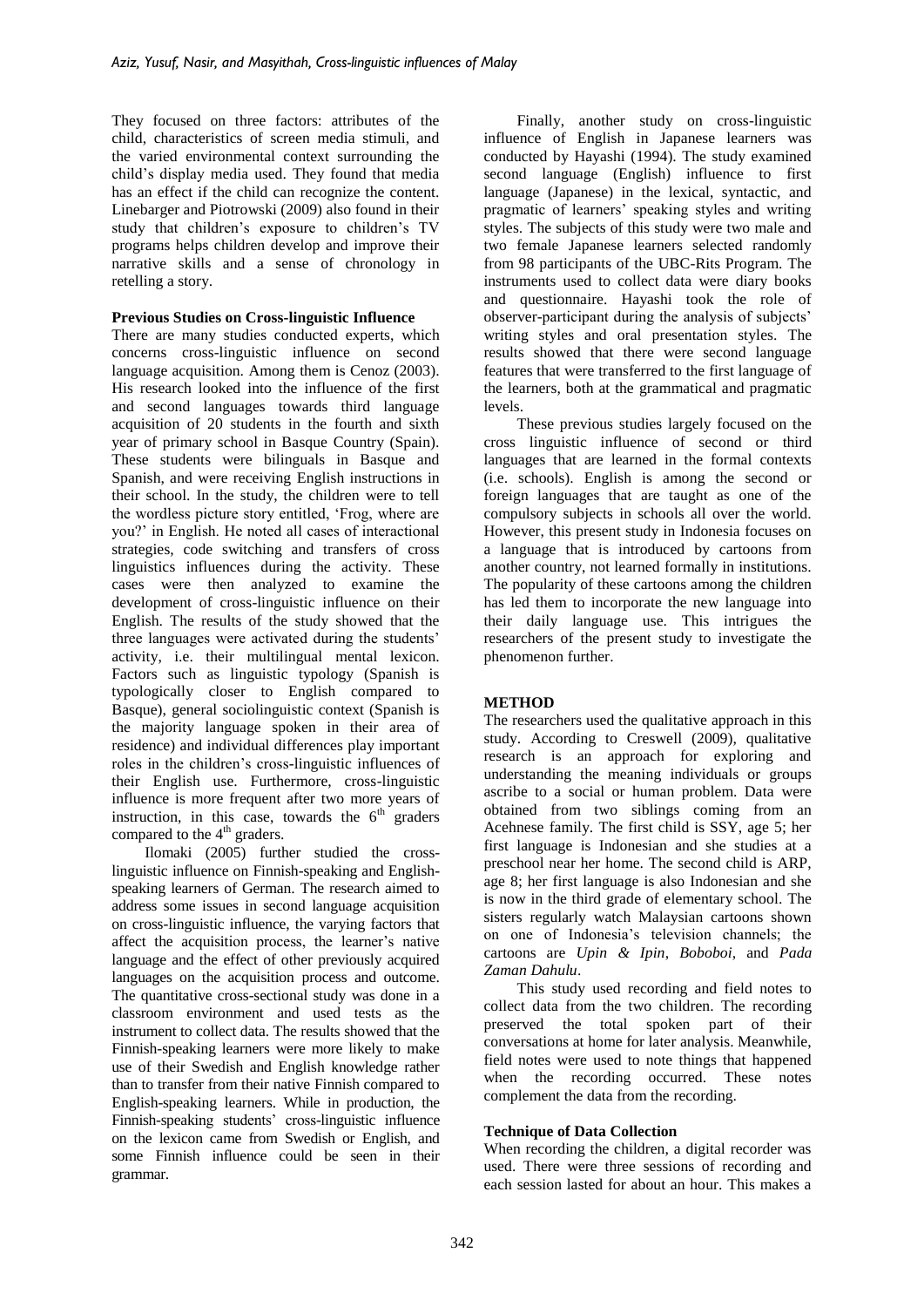total of three hours of recording. The recording process took place at the children's surroundings: home, school, and a playground near their house. The parents of the children had given consent for their children to take part in this research. Field notes consisted of direct observations while the recordings took place.

The third author is a kin to these children, and thus, her presence during data collection did not hassle the children because they were used to having her around the house. During the observations, she noted the children's nonverbal behaviors that occurred in their immediate surroundings and the activities the participants engaged in while the recording took place.

### **Technique of Data Analysis**

The results of the recording were later transcribed. The transcription was analyzed using the qualitative framework by Lacey and Luff (2001), which consists of four stages: transcriptions, organize, familiarization, and categorize. In transcription, the recording was transformed into a written text. Not only spoken words, but also non-verbal cues were transcribed because laughter or gestures can give added meaning to the spoken words. After transcription, the data were organized; this was when data to be used were kept and unnecessary

Table 1. Cross-linguistic influence aspects

data were removed. Next was familiarization, where the researchers listened again to the recording, read and re-read the data, made memos and made a summary of what had been found. Finally, the data were categorized into the cross-linguistic influences: borrowing, hybrids, phonetic influence and relexification (Ringbom, 1987).

Meanwhile, the data from the field notes were analyzed based on Bogdan and Biklen (2007), which classified them into the descriptive part and the reflective part. For the descriptive part, detailed description of the subjects and setting, the actual dialogue of participants, descriptions of events and activities, as well as descriptions of the observer's behavior were compiled. For the reflective part, the researchers built on notes that reflect personal accounts such as speculations, feelings, clarifications, syntheses and other ideas about the connections between the categorized data from the recordings.

### **FINDINGS AND DISCUSSION**

The result of the recordings shows that several cross-linguistic influences on the lexicon occurred when the children interacted with each other and their surroundings.

| No. | <b>Cross-linguistic</b><br><b>Influence</b> | Occurrence | $\frac{0}{0}$ | <b>Extra Note</b>                               |  |  |
|-----|---------------------------------------------|------------|---------------|-------------------------------------------------|--|--|
|     | Borrowing                                   | 64         | 63.8%         | Based on Ringbom's framework                    |  |  |
|     | Phonetic Influence                          | 30         | 31.9%         | Based on Ringbom's framework                    |  |  |
|     | Parenthetic Remark                          |            | 3.1%          | Additional cross-linguistic influence from data |  |  |
|     | Interjection                                |            | 2.1%          | Additional cross-linguistic influence from data |  |  |
|     | Intonation                                  |            |               | Additional cross-linguistic influence from data |  |  |

From Table 1, it can be seen that borrowing occurred most in the data at 63.8% followed by phonetic influence at 31.9%. Accordingly, only two aspects of cross-linguistic influence were found to occur in the children's language use. Meanwhile, the other two aspects, hybrids and relexification, were not found. For the case of relexification, perhaps it was because the children did not yet have the ability to modify the language to make it more like the target language. As Miller and Gildea (1987) claim, children have the ability to conform to grammatical rules and learn new words, but they cannot form new words from combining two languages. For the case of hybrid, the children were also not found to produce words that consist of morphemes from another language. From the data, the children were seen to mimic what was heard in the cartoons on television.

Nevertheless, there were other aspects not mentioned by Ringbom (1987) that were found in data. Parenthetic remarks occurred at 3.1%, interjection at 2.1 %, and intonation (i.e. this aspect could not be counted for percentage because the

case can occur within just one word, phrase or even one whole sentence). The children made parenthetic remarks sound more like their favorite Malaysian cartoon characters. Besides borrowing Malay words into their Indonesian, the children were also heard to use the Malay intonation. From here, imitation played a role; they imitated how the characters in the cartoons spoke.

The next subsections present and explain each aspect found in data with extracts of conversations that occurred between the two children.

### **Borrowing**

In this study, the children were heard to use borrowed words from Malay that they often heard in the cartoons. These words included *akak*, *padan muke*, *seronok*, *bising, sekejap*, *lepas*, and *makan angin,* among others. For example, the word *padan muke* means "to serve you right", or its equivalent phrase in Indonesian "*rasain/rasakan*". It is a way to tell someone that they deserve whatever (negative things) happens to them. The expression *padan muke* does not exist in the Indonesian language.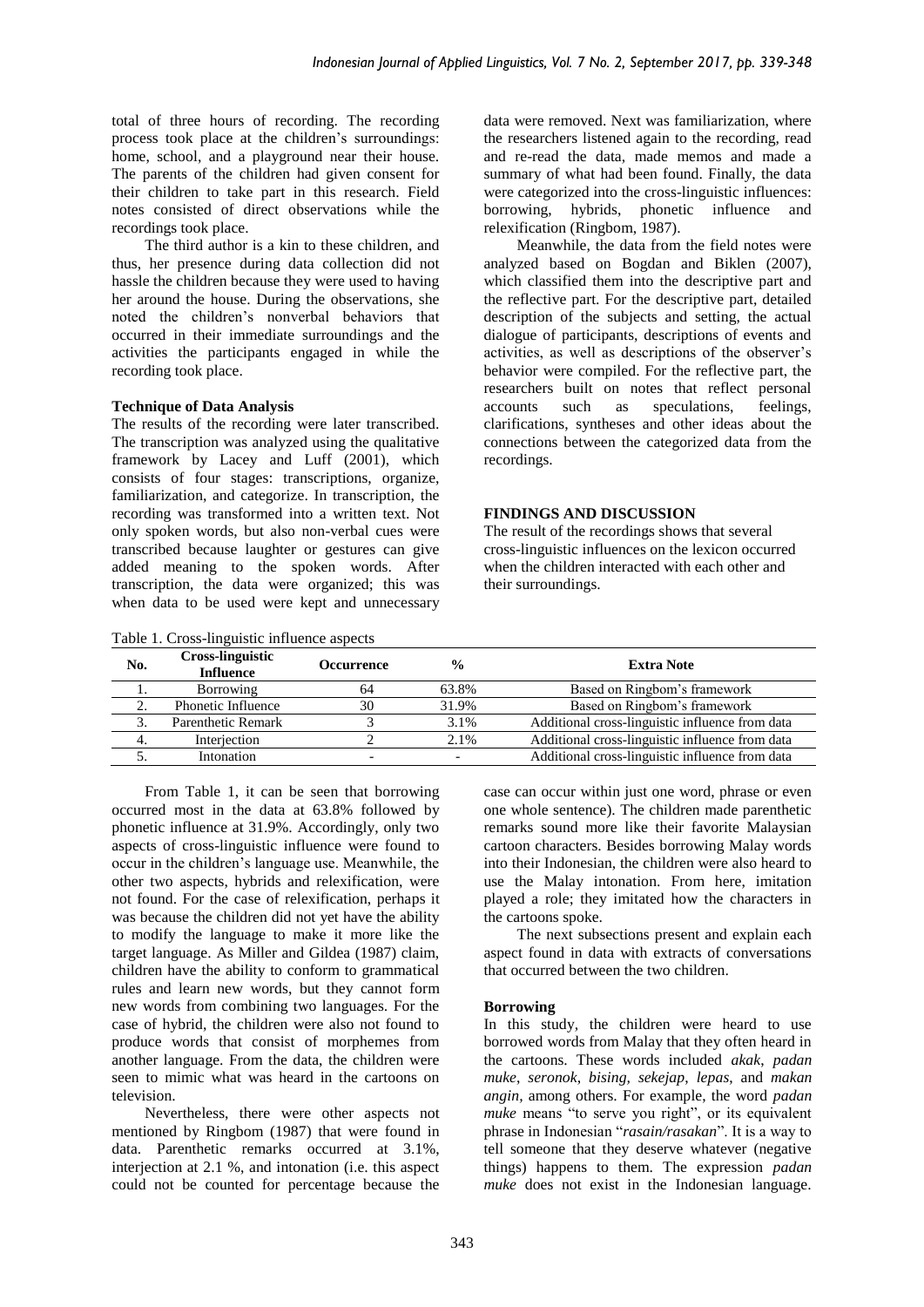Literally in Indonesia, *padan* means "to match", whilst muke [mukə] from muka [muka] means "face". However, after the Malaysian animations become popular, this phrase was popularized among the children who regularly watch the cartoons. An excerpt from the data is shown in C1 (C refers to Conversation; furthermore SSY refers to herself as *Adek* when talking to her family members, *Adek* means "little sister", whilst ARP refers to herself as *Kakak* when talking to her family members, *Kakak*  means "elder sister"):

- SSY: *Tak nak lah game ni*. (This game is not fun) ARP: *Emang enak, padan muke kau*. (It is (not)
- fun…it serves you right)
- SSY: Siapa suruh lari cepat-cepat?! (Who told you to run fast?!)

Based on C1, ARP used the word *padan muke* to her sister while they were playing a video game on their tablet. She used this word to express her disappointment toward her sister who complained that she did not enjoy playing the game. This conversation implies that the children understood how to use the phrase in their daily interactions. Thus, during data collection, they never used this expression to their parents; they knew that it would be impolite to use this phrase in front of elders.

Another borrowed word found in the recording was *seronok*. *Seronok* in Malay means "having fun" in a positive way. However, in Indonesian, *seronok* means "having fun", but in a negative way, suggesting improper behavior. The meaning of this word from both languages is in contrast, nevertheless, the children did not find it strange to use this word positively in their conversations.

- SSY: *Ape lah game ni*! (What a game!)
- ARP: *Nasib baik Adek menang.* (It is good that (you) won)
- SSY: *Seronok rupanya game ni!* (It turns out this game is fun!)

In C2, SSY used the word *seronok* without any hesitation and used it in a positive connotation. It is unclear whether she knew the negative implication of this word in Indonesian; however, we noticed that the mother had also once commented on their activity while playing outdoors with, "*Seronoknya kalian main!*" [You (two) look (like you are having) fun (while) playing!]. It seems that the mother ignored the negative connotation in Indonesian and encouraged the positive connotation it bears in Malay.

#### **Phonetic Influence**

The phonetic influence recognized from data were when they pronounced Indonesian words such as *apalagi* [apalagi], *suka* [suka], *kita* [kita] with the Malay equivalent words of *apelagi* [apəlagi], *suke*

[sukə] and *kite* [kitə]. Hence, this choice could be purely borrowing, purely phonetic, or both combined. As mentioned earlier in the paper, the Indonesian and Malay language are from the same root (Clark & Pietsch, 2014; Yusuf, 2013), so there are some words that, while spelled a bit differently, have the same meaning and uses. A common difference is in the pronunciation of  $\alpha$  that appears at the end of words such as above. The following conversation shows a clear phonetic influence of the Malay language into their Indonesian.

| ×<br>I<br>×<br>۰. |
|-------------------|
| v                 |

- ARP: *Adek mau kaya Elsa ya?* [Do (you) want to look like Elsa?]
- SSY: *Kite tak suke Frozen.* [We (I) don't like Frozen]
- ARP: *Sukenya apa?* [What do you like then?]
- SSY: *Adek suke Digimon.* [(I) like Digimon]

Based on C3, the phonetic influence is seen in the word *suke* [sukə], which means "to like". In Indonesian, it is pronounced suka [suka]. Another example spoken by the children can be seen in C4 below:

| C <sub>4</sub> |                                                                     |  |  |
|----------------|---------------------------------------------------------------------|--|--|
| SSY:           | Hmm sedapnye permen ni habis aku                                    |  |  |
|                | <i>makan</i> . (Hmm this candy is very tasty, I<br>will eat it all) |  |  |

- ARP: Bagilah permennya. (Share the candy (with me))
- SSY: Tak boleh, ini semua punya aku. (No, it is all mine)

In C4, the children used the morpheme *nye* [ñə] to the word *permen* (meaning "candy") instead of what Indonesians generally pronounce as *nya* [ña]. Both morphemes have the same meaning and functions as a suffix in both languages.

#### **Parenthetic Remark**

This aspect was not mentioned by Ringbom (1987), but in the data, the children were found to use several parenthetic remarks in the Malay language such as *la* [la], *ni* [ni], and *ke* [kə]. The parenthetic remark is a word class which only has grammatical meaning but no lexical meaning (Yusuf, 2009). They stand side by side with other words and cannot stand alone. A parenthetic remark in Malay and Indonesian are almost the same. Again, the difference largely lies in the pronunciation. In sequence with the examples above, the Indonesian language uses *lah [lah]*, *ini* [ini] or *nih* [nih], and *kah* [kah]. Each equivalent set has the same meaning and use in both languages. Below are the examples of parenthetic remarks found in the data:

 $C<sub>5</sub>$ 

ARP: *Pusing la kite.* (I'm so dizzy)

- SSY: *Banyaknya PR ini.* (There is too much homework)
- ARP: *Gak siap-siap dikerjakan.* (It seems forever to finish them)

 $C<sub>1</sub>$ 

 $C<sub>2</sub>$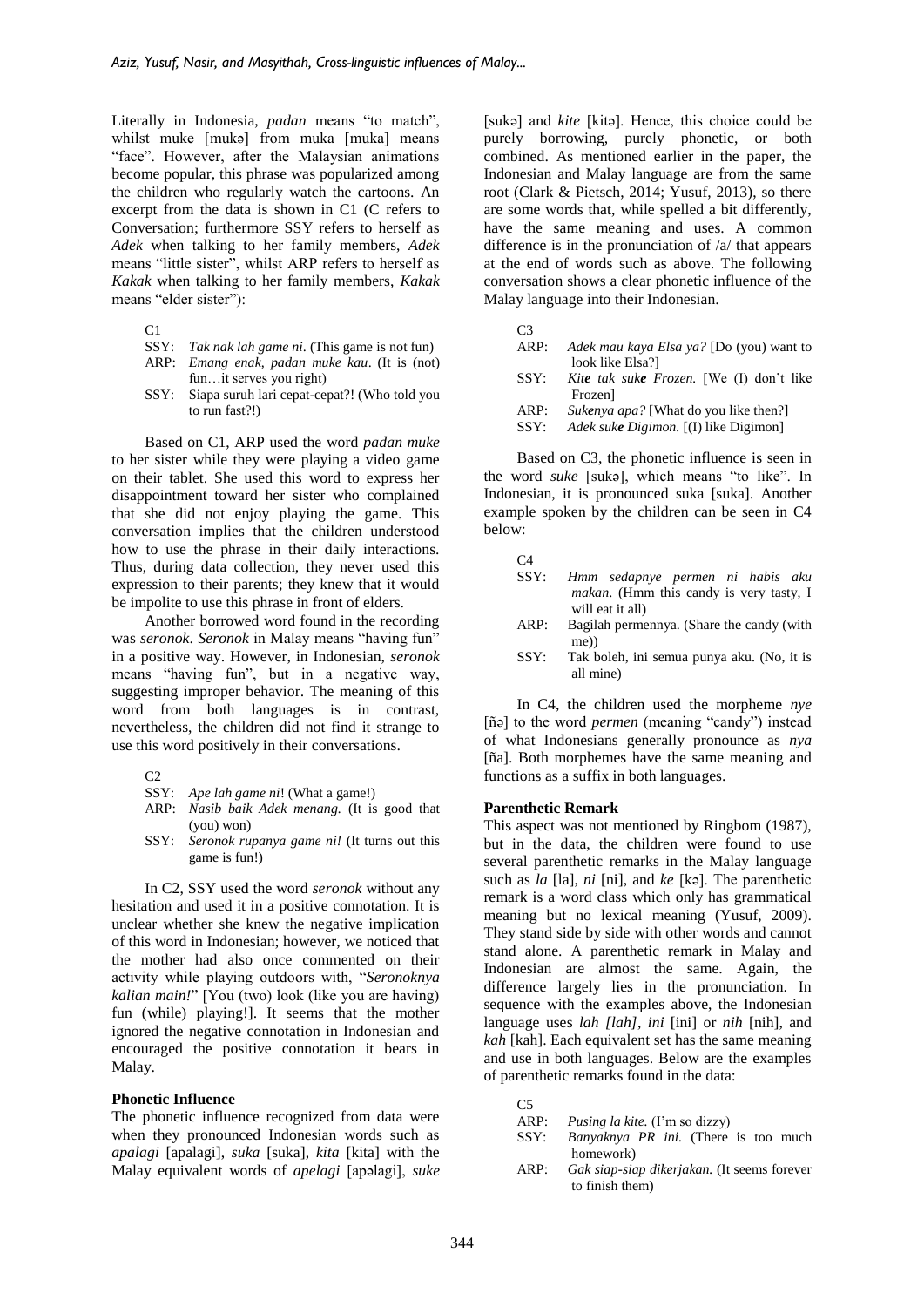In Malaysian discourse, it is common to tag a sentence with the particle *lah* or *la*, but it is less common in the Indonesian discourse. Based on the data, this particle has many functions depending on the context in which it is used. Nevertheless, in the discourse between the children in C5, they incorporated the Malay phrase and particle, "*pusing la kite*", in their conversation, which is mostly in Indonesian. The function is to emphasize her frustration and to strengthen the point that she was making (i.e. too much homework).

- C<sub>6</sub><br>ARP: ARP: *Eh, Adek, nak main badminton tak? Bise, ke?* (Eh, Adek, do you want to play badminton? Can you (play or cannot play)?)
- SSY: *Ayok!* (Let's go!)
- ARP: *Jangan cubak lari-lari tau, nanti jatuh lebam.* (Don't try to run (around too much) okay, you may fall and get bruised)

In C6, *ke* or *kah* is used in an interrogative sentence to emphasize a question. *Ke* is also used to clarify an interrogative sentence that has no question. The child used the question, "*bise, ke?"*  Actually, the interrogative phrase in Malay is, "*boleh, ke?*" Thus, the children replaced *boleh*  [bɔlɜh] to the more common *bisa* [bisa] in Indonesian but changed the pronunciation into Malay, *bise* [bisə]. Nevertheless, the word pronounced as *bisa* [bisa] in Malay refers to "venom or poison", and this is similar to Indonesian. Howeveer, Indonesian also has another meaning for it, "able (to)". Here, the children combined the commonly used Indonesian word for "able (to)' with the Malay particle *ke* and the interrogative phrase became, *"bise, ke?"*

#### **Interjection**

An interjection can convey the information of a whole sentence. What is equivalent to an interjection is not a single word, but a whole speech act, which is, a communicative act including the meaning of both a performative and a propositional content (Poggi, 2009). The interjection is a part of speech, which is more commonly used, in informal language than in formal writing or speech. The examples of interjections spoken by the children are shown below:

| C <sub>7</sub> |                                        |
|----------------|----------------------------------------|
| SSY:           | Kakak pandai tak main game ni? (Kakak, |
|                | can (you) play this game?)             |
| ARP:           | Gak. $(I can't)$                       |
| SSY:           | <i>Ish ish ish.</i> (tsk tsk tsk)      |
|                |                                        |

In C7, SSY used the interjection *"ish ish ish"* while talking to her sister. This interjection can be paraphrased into "I am disappointed in you" in Malay, and this is not found in the Indonesian discourse. This interjection was used by the child to

express her unpleasant feeling towards her sister. This interjection is quite commonly found in the Malay cartoon *Upin dan Ipin*, in which the main characters, Upin and Ipin, would frequently use this interjection to express disappointment when talking to their family or their friends. Another example which was found in the data, is shown below:

C8<br>ARP: ARP: *Amboooy, enak kali nasi goreng buatan Mama kita. Iya kan, Adek?* (Wow, the fried rice made by Mom is very delicious. Right, Adek?) SSY: Iya, benar kali itu. (Yes, that is right)

*Amboy* can be interpreted as "wow" or an expression of being "in awe" in English. Meanwhile, in Indonesian, this word is similar to the expression of *wah* or *aduhai*. In this case, the child used *amboy* to express her admiration towards her mother's cooking. She knew how to use this word and function it correctly in her discourse. That interjection is often spoken by Atok, an elder character from the *Upin dan Ipin* cartoon when he is impressed by the children's behavior in the village.

### **Intonation**

Intonation is the variance of pitch, which is the rise and fall of the voice in speaking (Beckman & Venditti, 2010). It is essential in oral communication because its function is to express intentions (Achmad & Yusuf, 2014). In the data, it was found that when the children switched into the Malay language, they used the Malay intonation and when they switched back to the Indonesian language, the intonation was also changed. They seemed to understand that the intonation in the Malay and Indonesian languages are different. Examples from the data are:

 $C9$ 

| ARP:        | Tak usah lah keras-keras macam tu. Kite                       |  |  |  |  |  |  |
|-------------|---------------------------------------------------------------|--|--|--|--|--|--|
|             | <i>lagi sibuk ni.</i> (Be quiet, we are busy)                 |  |  |  |  |  |  |
| SSY:        | <i>Sibuk apa?</i> (Busy of what?)                             |  |  |  |  |  |  |
| ARP:        | Main tablet lah, apelagi? (Playing the<br>tablet, what else?) |  |  |  |  |  |  |
| C10<br>ADD. | Eh vok kita parai. Akak lama lah Ajin nak-                    |  |  |  |  |  |  |

ARP: *Eh, yok kite pergi, Akak lame lah. Ajip nak tunggu die ke? Tak mau main ke?* (Eh, let's go, Kakak (I) is so late. Ajip do you want to wait for her? Do you want to play?)

From C9, it was heard that the intonation from the sentence *"kite lagi sibuk ni"* was not enunciated in the Indonesian intonation. The children had mimicked the intonation of Malay to say the sentence. Perhaps that was because the phrase is quite commonly said by the characters in the Malay cartoons such as Upin and Ipin when their elder sister, Kak Ros, asked them to do something and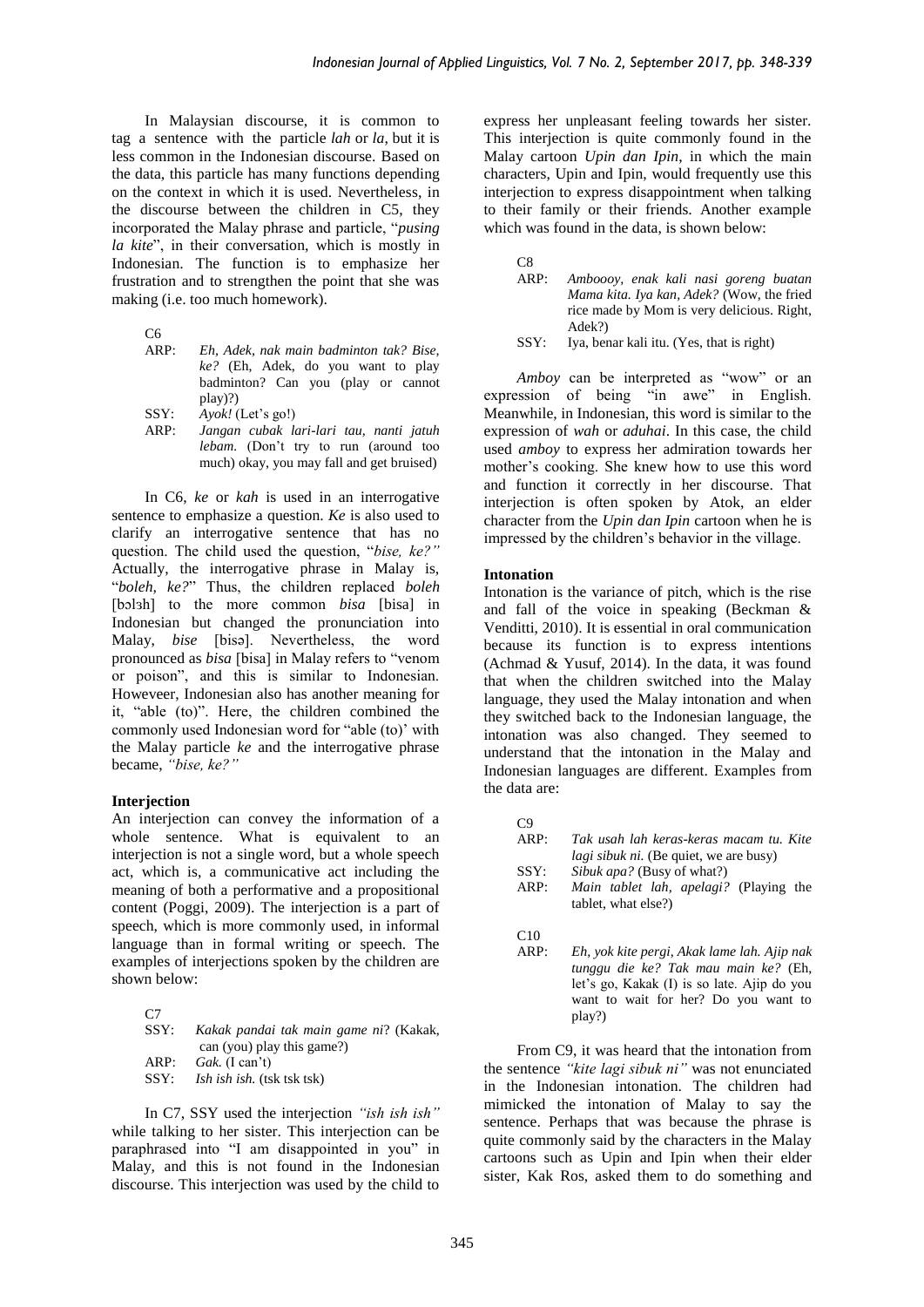they would respond to her in an annoyed phrase of *"kite lagi sibuk ni"* to avoid their chores. The illustration below shows the difference in intonation between Indonesian and Malay in the phrase discussed. It shows that to utter the phrase, the Malay would end it with a rising intonation while the Indonesian would end it with a falling intonation.

Malay:  
\n
$$
\frac{1}{\sqrt{1-\frac{1}{\sqrt{1-\frac{1}{\sqrt{1-\frac{1}{\sqrt{1-\frac{1}{\sqrt{1-\frac{1}{\sqrt{1-\frac{1}{\sqrt{1-\frac{1}{\sqrt{1-\frac{1}{\sqrt{1-\frac{1}{\sqrt{1-\frac{1}{\sqrt{1-\frac{1}{\sqrt{1-\frac{1}{\sqrt{1-\frac{1}{\sqrt{1-\frac{1}{\sqrt{1-\frac{1}{\sqrt{1-\frac{1}{\sqrt{1-\frac{1}{\sqrt{1-\frac{1}{\sqrt{1-\frac{1}{\sqrt{1-\frac{1}{\sqrt{1-\frac{1}{\sqrt{1-\frac{1}{\sqrt{1-\frac{1}{\sqrt{1-\frac{1}{\sqrt{1-\frac{1}{\sqrt{1-\frac{1}{\sqrt{1-\frac{1}{\sqrt{1-\frac{1}{\sqrt{1-\frac{1}{\sqrt{1-\frac{1}{\sqrt{1-\frac{1}{\sqrt{1-\frac{1}{\sqrt{1-\frac{1}{\sqrt{1-\frac{1}{\sqrt{1-\frac{1}{\sqrt{1-\frac{1}{\sqrt{1-\frac{1}{\sqrt{1-\frac{1}{\sqrt{1-\frac{1}{\sqrt{1-\frac{1}{\sqrt{1-\frac{1}{\sqrt{1-\frac{1}{\sqrt{1-\frac{1}{\sqrt{1-\frac{1}{\sqrt{1-\frac{1}{\sqrt{1-\frac{1}{\sqrt{1-\frac{1}{\sqrt{1-\frac{1}{\sqrt{1-\frac{1}{\sqrt{1-\frac{1}{\sqrt{1-\frac{1}{\sqrt{1-\frac{1}{\sqrt{1-\frac{1}{\sqrt{1-\frac{1}{\sqrt{1-\frac{1}{\sqrt{1-\frac{1}{\sqrt{1-\frac{1}{\sqrt{1-\frac{1}{\sqrt{1-\frac{1}{\sqrt{1-\frac{1}{\sqrt{1-\frac{1}{\sqrt{1-\frac{1}{\sqrt{1-\frac{1}{\sqrt{1-\frac{1}{\sqrt{1-\frac{1}{\sqrt{1-\frac{1}{\sqrt{1-\frac{1}{\sqrt{1+\frac{1}{\sqrt{1+\frac{1}{\sqrt{1+\frac{1}{\sqrt{1+\frac{1}{\sqrt{1+\frac{1}{\sqrt{1+\frac{1}{\sqrt{1+\frac{1}{\sqrt{1+\frac{1}{\sqrt{1+\frac{1}{\sqrt{1+\frac{1}{\sqrt{1+\frac{1}{\sqrt{1+\frac{1}{1\sqrt{11\sqrt{11\{1\frac{1\sqrt{11\{1\frac{1}{\sqrt{11\{
$$

Indonesian:

$$
\frac{1}{\text{Kita lagi sibuk nih.}}
$$

\_\_\_\_\_\_\_\_\_\_\_\_\_

In the meantime, in C10, the children used the Malay intonation in the sentence, *"Ajip nak tunggu die ke?"* It can be seen that the Malay language often has a raising pitch at the end of a sentence, unlike Indonesia. Unlike English, Indonesian is relatively a flat language since it does not have much melody (Achmad & Yusuf, 2014). Normally, questions, suggestions, and offers are marked with rise endings (Swan & Smith, 2001), whereas statements are usually flat. In the data, intonation reflects the children's attitudes or feelings. The illustration below shows the difference of intonation between Indonesian and Malay on the phrase being discussed.

Malay:

\_\_\_\_\_\_\_\_\_\_\_\_\_\_\_\_\_\_\_ \_\_\_\_\_\_\_\_\_\_\_\_\_\_\_\_\_\_\_ *Ajip nak tunggu die ke?* Indonesia: \_\_\_\_\_\_\_\_\_\_\_\_\_\_\_\_\_\_\_ \_\_\_\_\_\_\_\_\_\_\_\_\_\_\_\_\_\_\_ *Ajip mau tunggu dia ya?*

Similar to the research conducted by Cenoz (2003) and Ilomaki (2005), the findings of this study suggest that most of the influences occur at the lexical level in the children's language use. They used and mimicked specific Malay words and phrases into their Indonesian. In accordance with Hayashi (1994), the data also showed that the children were also able to incorporate pragmatic substances in their discourse, in which they would use certain Malay expressions to articulate their feelings while conversing in Indonesian.

#### **CONCLUSION**

The main purpose of this study was to examine the cross-linguistic influences of Malay from cartoons on Indonesian children's language use. Based on the research findings and discussions, it is concluded that the children who participated in this study switched their discourse between Indonesian and Malay. The cross-linguistic influence that occurred in their conversations was borrowing, phonetic influence, parenthetic remarks, interjection, and intonation. The Malay cartoons seemed to have a massive influence on their language use. That influence was seen in the way they incorporated certain Malay words which were often used by the characters in the cartoons of *Upin dan Ipin*, *Boboiboy*, and *Pada Zaman Dahulu*. Not only the words, but they also mimicked the intonation of the Malay language as said by the cartoon characters. These findings suggest that if the children and others continue to employ the influences in their Indonesian, these influences may be widely established later on within the community and have an effect on the future of the Indonesian language.

Nonetheless, this study was conducted with a number of limitations. First, the number of participants is very small; it is suggested that future research in related studies employ more children who implement the cross-linguistic aspects of Malay into their Indonesian due to the influence of the Malay cartoons favored by the children in Indonesia. Considering the cartoons' popularity among the Indonesian children, it is possible that more children are starting to use and incorporate specific Malay words and phrases into their Indonesian language. Second, the small participant size resulted from time limitation of this research. Therefore, future studies should give more time for data collection and observation to obtain bigger sets of data to add to the initial findings presented in this paper.

#### **REFERENCES**

- Al-Harbi, S. S. (2015). The influence of media in children's language development. *Journal of Educational and Developmental Psychology, 5*(1), 1. Retrieved from [http://www.ccsenet.org/journal/index.php/jedp/](http://www.ccsenet.org/journal/index.php/jedp/article/view/46522) [article/view/46522.](http://www.ccsenet.org/journal/index.php/jedp/article/view/46522)
- Bogdan, R., & Biklen, S. K. (2007). *Qualitative Research for Education: An Introduction to Theories and Methods, 5th ed.* London: Pearson.
- Cenoz, J. (2003). Cross*-*linguistic influence in third language acquisition: Implications for the organization of the multilingual mental lexicon. *Bulletin VALS-ASLA 78, 1-11, 2003*. Retrieved from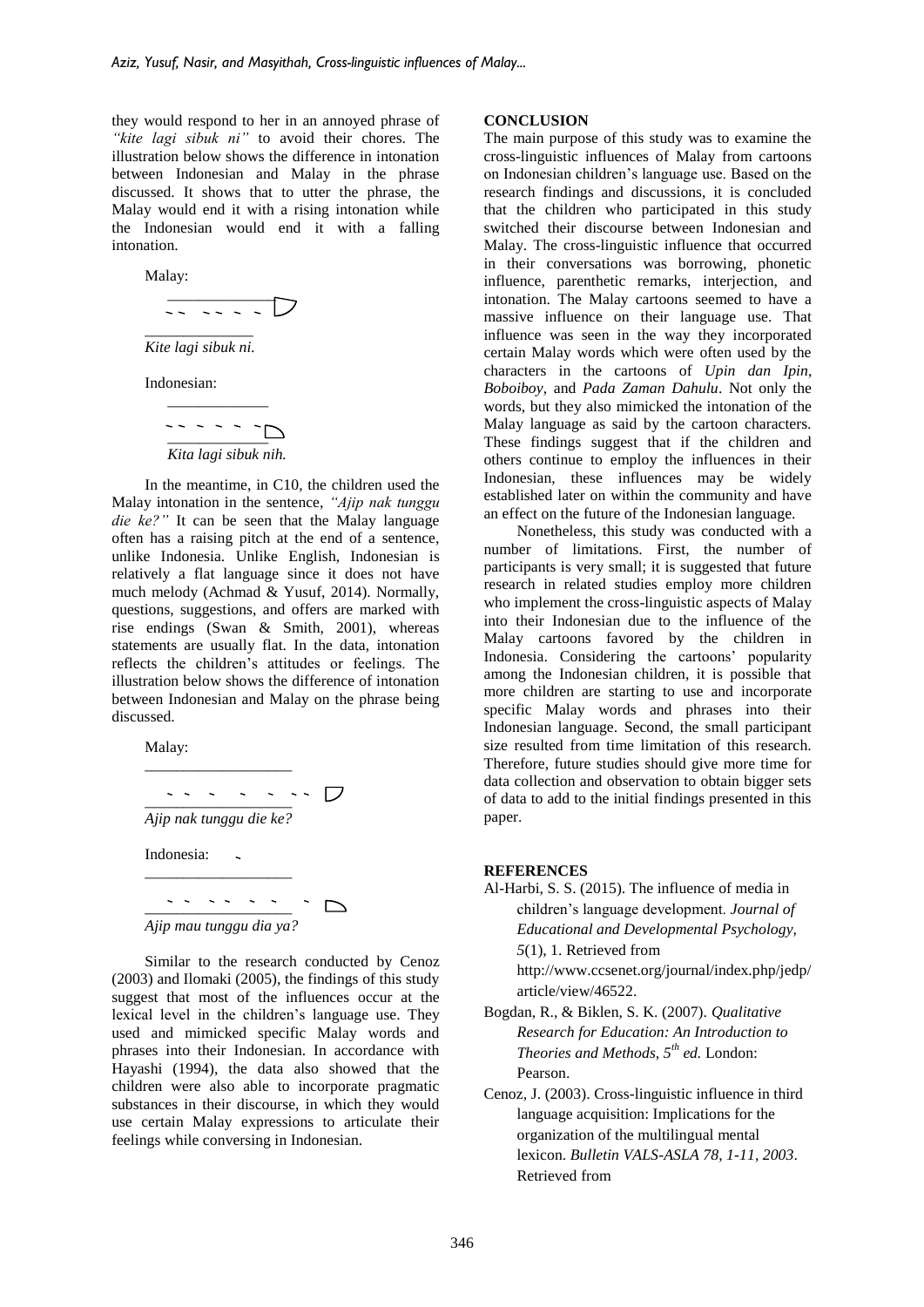[https://doc.rero.ch/record/18298/files/04\\_Ceno](https://doc.rero.ch/record/18298/files/04_Cenoz.pdf) [z.pdf](https://doc.rero.ch/record/18298/files/04_Cenoz.pdf)

Chapetón, C. M. (2011). Cross-linguistic influence in the writing of an Italian leaner of English as a foreign language: An exploratory study. *Colombian Applied Linguistics Journal Vol. 13*. Retrieved from

https://caljjournal.wordpress.com/scientificcommittee/number-10-october -2008/abstractand-keywords-chapeton-n%C2%BA-10/.

Chondrogianni, V., Vasic, N., Marinis, T., & Blom, E. (2015). Production and on-line comprehension of definiteness in English and Dutch by monolingual and sequential bilingual children. *Second Language Research*. Retrieved from

> [http://journals.sagepub.com/doi/pdf/10.1177/0](http://journals.sagepub.com/doi/pdf/10.1177/026658314564461) [26658314564461](http://journals.sagepub.com/doi/pdf/10.1177/026658314564461)

Christakis, D. A. (2009). The effect of infant media usage: what do we know and what should we learn? *Acta Paediatr Jan. 2009;98(1):8-16*. Retrieved from [https://www.ncbi.nlm.nih.gov/pubmed/187932](https://www.ncbi.nlm.nih.gov/pubmed/18793294) [94](https://www.ncbi.nlm.nih.gov/pubmed/18793294)

- Clark, M., & Pietsch, J. (2014). *Indonesia-Malaysia Relations: Cultural Heritae, Politics, and Labour Migration*. New York: Routledge.
- Creswell, J. W. (2009). *Research Design: Qualitative, Quantitative, and Mixed Methods Approaches, 3rd Ed.* Thousand Oaks: Sage Publication.

Crystal, D. (2008). Two thousand million? *English Today,* 24(1). Retrieved from [https://www.cambridge.org/core/journals/engli](https://www.cambridge.org/core/journals/english-today/article/two-thousand-million/68BFD87E5C867F7C3C47FD0749C7D417) [sh-today/article/two-thousand](https://www.cambridge.org/core/journals/english-today/article/two-thousand-million/68BFD87E5C867F7C3C47FD0749C7D417)[million/68BFD87E5C867F7C3C47FD0749C7](https://www.cambridge.org/core/journals/english-today/article/two-thousand-million/68BFD87E5C867F7C3C47FD0749C7D417) D<sub>417</sub>.

Fan, J. & Yongbing, L. (2014). The impact of L1 negative phonological transfer on L2 word identification and production. *International Journal of Linguistics, 6*(5), 37. Retrieved from

> [http://search.proquest.com/openview/4eab0e40](http://search.proquest.com/openview/4eab0e400b69512203d6a2372b5a268/1?pq-origsite=gscholar&cbl=366241) [0b69512203d6a2372b5a268/1?pq](http://search.proquest.com/openview/4eab0e400b69512203d6a2372b5a268/1?pq-origsite=gscholar&cbl=366241)[origsite=gscholar&cbl=366241.](http://search.proquest.com/openview/4eab0e400b69512203d6a2372b5a268/1?pq-origsite=gscholar&cbl=366241)

Goswami, U. (2015). Children's Cognitive Development and Learning. *Cambridge Primary Review Trust*. Retrieved from [http://cprtrust.org.uk/wp](http://cprtrust.org.uk/wp-content/uploads/2015/02/COMPLETE-REPORT-Goswami-Childrens-Cognitive-Development-and-Learning.pdf)[content/uploads/2015/02/COMPLETE-](http://cprtrust.org.uk/wp-content/uploads/2015/02/COMPLETE-REPORT-Goswami-Childrens-Cognitive-Development-and-Learning.pdf)[REPORT-Goswami-Childrens-Cognitive-](http://cprtrust.org.uk/wp-content/uploads/2015/02/COMPLETE-REPORT-Goswami-Childrens-Cognitive-Development-and-Learning.pdf)[Development-and-Learning.pdf](http://cprtrust.org.uk/wp-content/uploads/2015/02/COMPLETE-REPORT-Goswami-Childrens-Cognitive-Development-and-Learning.pdf)

Hayashi, M. (1994). A comparative study of selfrepair in English and Japanese conversation. In N. Akatsuka (ed.), *Japanese/Korean Linguistics, 4*, 77-93. Stanford: CSLI.

Ilomaki, A. (2005). *Cross-linguistic Influence – A Cross-sectional Study with Particular Reference to Finnish-speaking and Englishspeaking Learners of German*. Retrieved from [https://www.scss.tcd.ie/undergraduate/compute](https://www.scss.tcd.ie/undergraduate/computer-science-language/bacsll_web/anu_ilomaki0405.pdf) [r-science-](https://www.scss.tcd.ie/undergraduate/computer-science-language/bacsll_web/anu_ilomaki0405.pdf)

[language/bacsll\\_web/anu\\_ilomaki0405.pdf.](https://www.scss.tcd.ie/undergraduate/computer-science-language/bacsll_web/anu_ilomaki0405.pdf) Krcmar, M., Grela, B., & Lin, K. (2007). Can toddlers learn vocabulary from television? An experimental approach. *Media Psychology, 10*(1), 41-63. Retrieved from [http://tandfonline.com/doi/abs/10.1080/152132](http://tandfonline.com/doi/abs/10.1080/15213260701300931) [60701300931.](http://tandfonline.com/doi/abs/10.1080/15213260701300931)

Kwary, D. A., & Jalaluddin, N. H. (2015). The lexicography of Indonesian/Malay. *International Handbook of Modern Lexis and Lexicography*. Retrieved from [https://link.springer.com/referenceworkentry/1](https://link.springer.com/referenceworkentry/10.1007/978-3-642-45369-4_83-1) [0.1007/978-3-642-45369-4\\_83-1.](https://link.springer.com/referenceworkentry/10.1007/978-3-642-45369-4_83-1)

Lacey, A., & Luff, D. (2001). *Qualitative Data Analysis*. Sheffield: Trent Focus.

Lefebvre, C. (2004). *Issues in the Study of Pidgin and Creole Languages*. Amsterdam: John Benjamins Publishing.

Linebarger, D. L., & Vaala, S. E. (2010). Screen media and language development in infants and toddlers: An ecological perspective. *Developmental Review, 30*(2), 176-202. Retrieved from [http://www.sciencedirect.com/science/aticle/pii](http://www.sciencedirect.com/science/aticle/pii/S027322971000016X) [/S027322971000016X.](http://www.sciencedirect.com/science/aticle/pii/S027322971000016X)

Llach, M. P. A. (2010). An overview of variables affecting lexical transfer in writing: A review study. *International Journal of Linguistics,*  Vol. 2 No.1*.* Retrieved from [http://www.macrothink.org/journal/index.php/](http://www.macrothink.org/journal/index.php/%EE%80%80ijl%EE%80%81/article/viewFile/445/pdf_2) [%EE%80%80ijl%EE%80%81/article/viewFile](http://www.macrothink.org/journal/index.php/%EE%80%80ijl%EE%80%81/article/viewFile/445/pdf_2) [/445/pdf\\_2.](http://www.macrothink.org/journal/index.php/%EE%80%80ijl%EE%80%81/article/viewFile/445/pdf_2)

Matthews, P. (2007). The scope of valency in grammar. *Trends in Linguistics Studies and Monographs* 187. Retrieved from https://www.google.com/books?hl=en&lr=&id  $=0$ vhVWqIP1cC&oi=fnd&pg=PA3&dq=matthe

ws.

Miller, G. A., & Gildea, P. M. (1987). How children learn words. *Scientific American, 257*(3), 94